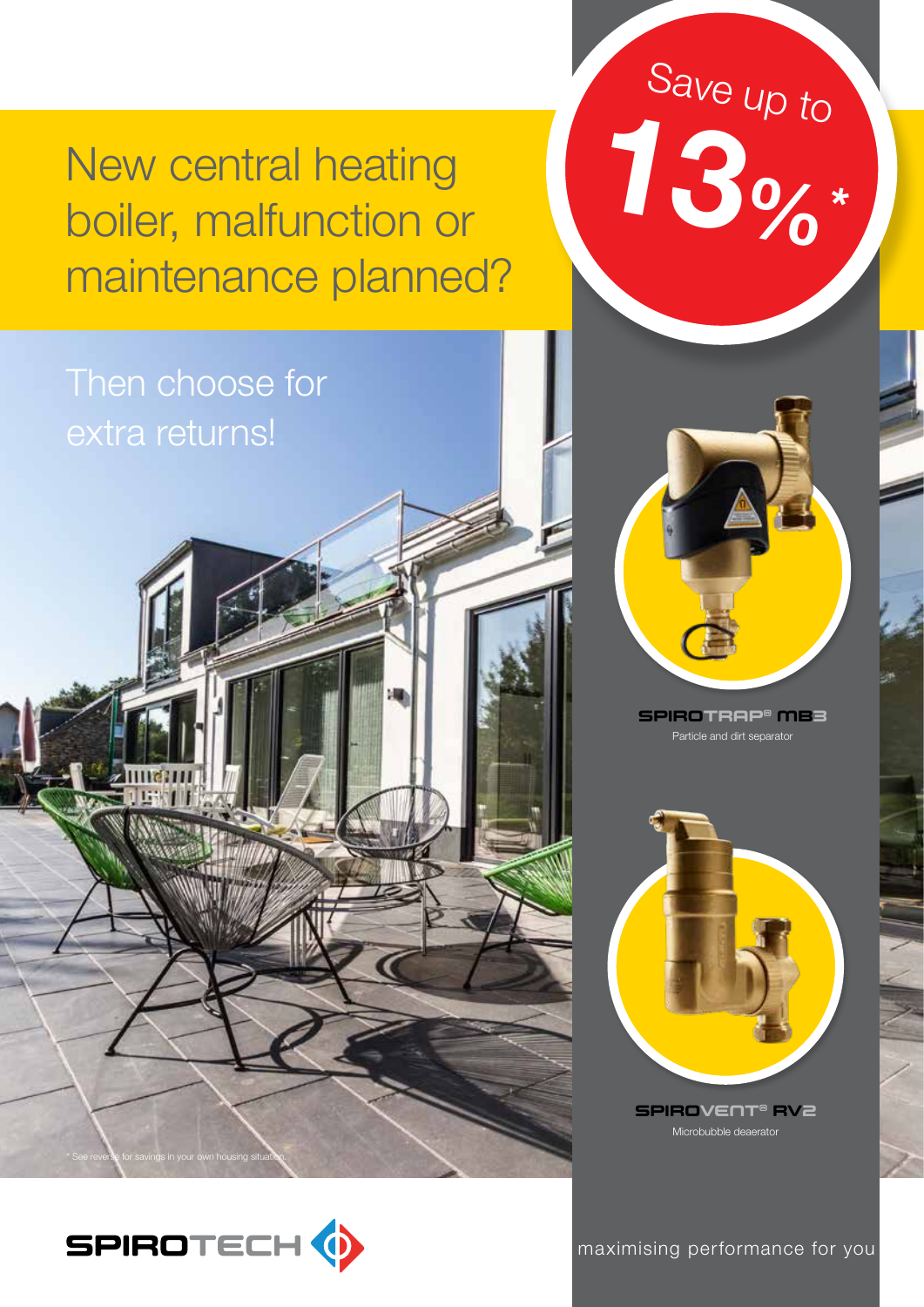# Save energy costs with Spirotech products!





- Avoid the need for regular manual venting
- **•** Ensure radiators are always completely warm
- 6% less gas consumption proved by TNO en Kiwa GASTEC\*\*
- Recover your costs within 2 to 4 years

SPIROVENT® RV2

Vent your central heating system easily with our SpiroVent RV2, the microbubble deaerator

Where does the air in my central heating system come from?

Water always contains air. The amount of air varies, depending on the pressure and temperature of the water. When the water is heated in a boiler, air is released in the form of micro-bubbles. Air in a central heating system leads to all sorts of annoying phenomena. For example, it causes swishing and banging noises in pipes and radiators. Air is also often the reason why a radiator does not heat up fully, or at all.

#### Why is it advisable to fit a air dearator?

The SpiroVent RV2 removes the micro-bubbles from the hot water immediately after it leaves the boiler. Further along the system, the water can take up air again and will burst the air bubble. The radiators will then heat up evenly again and the boiler will run as efficiently as possible.

Unevenly heated radiators



Evenly heated radiators

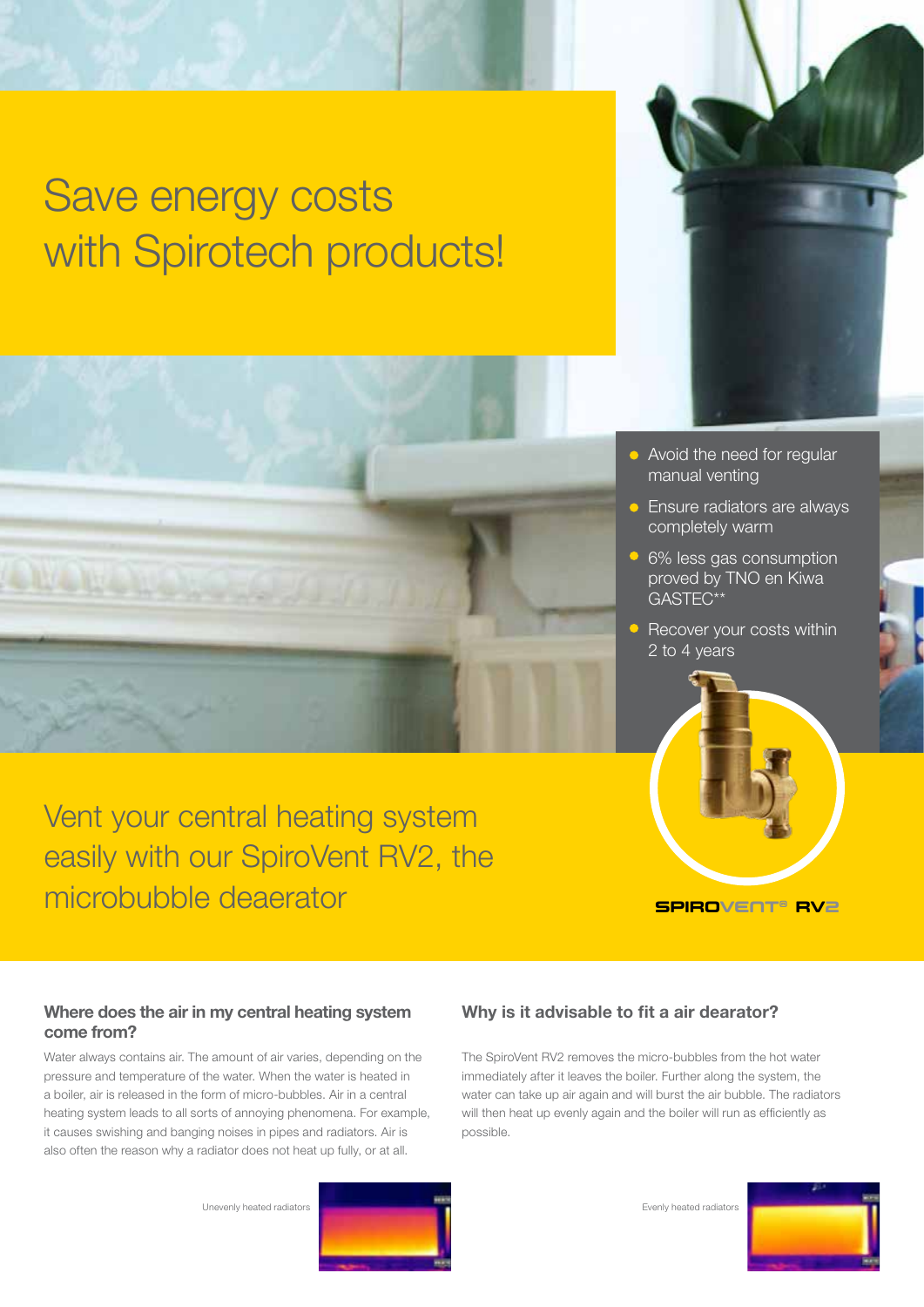

Protect your central heating system with SpiroTrap MB3, our magnetic dirt separator!

SPIROTRAP® MB3

#### Where does the dirt in my central heating system come from?

The main cause of contamination is corrosion resulting from the reaction of (the air in) water with the parts of the system containing iron. Contamination in a central heating system consists mainly of harmful magnetite. A clear indication of the presence of magnetite is the installation water turning black. A build-up of magnetite deposits prevents optimal operation of the heating system and leads to excessive damage and breakdowns.



### Why is it advisable to fit a dirt separator?

The annoying and sometimes costly consequences of contamination in the installation water can be avoided with a magnetic dirt separator. This dirt separator removes magnetite extra fast from the installation water. A system with clean water is far less sensitive to breakdowns and ensures that the boiler runs as economically as possible and that the pump uses as little electricity as possible. The magnetic dirt separator is supported by all well-known boiler makes.

Water with minimum presence of magnetite



Water contaminated with magnetite